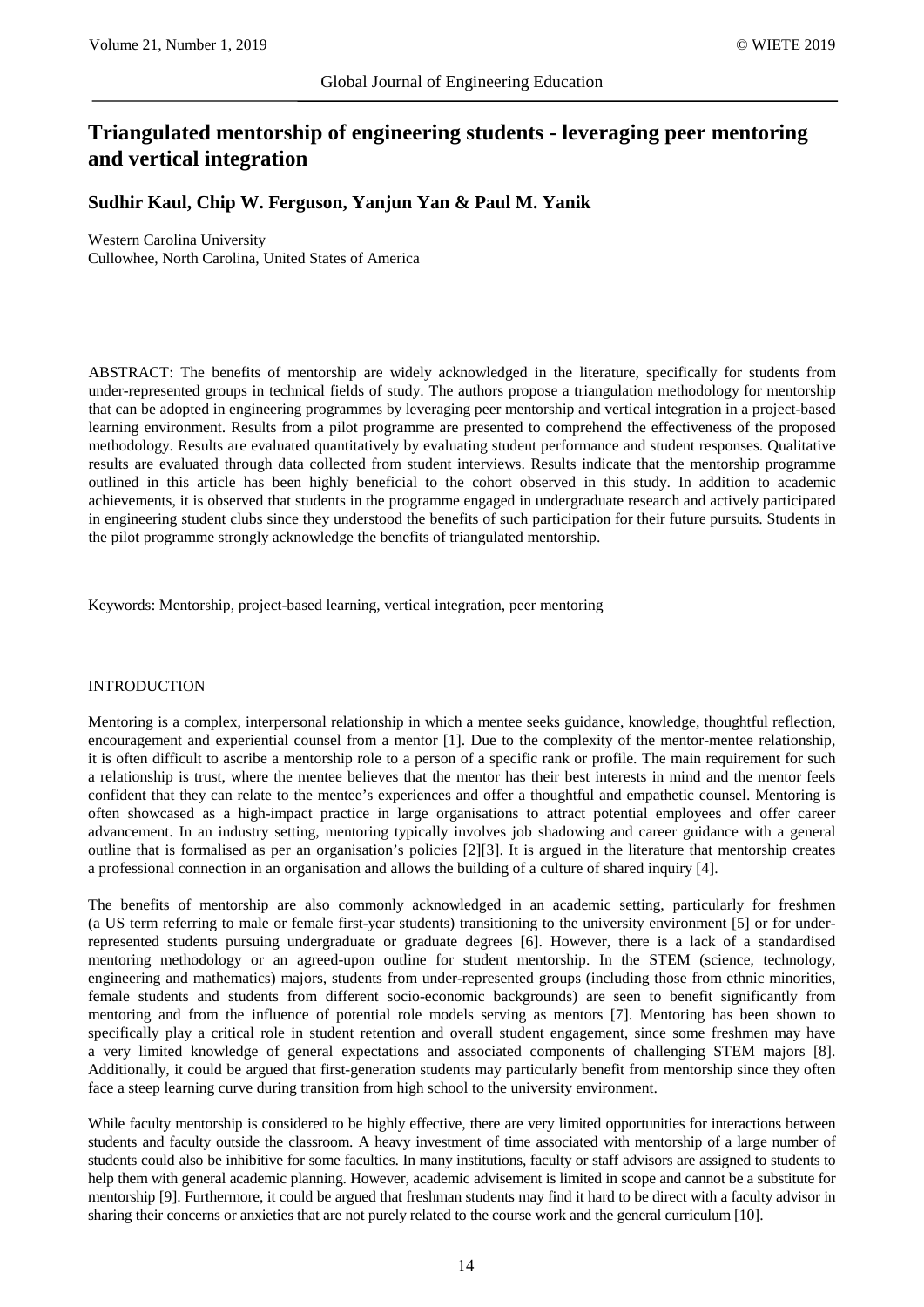The literature on mentoring discusses formal versus informal mentorships, as well as the need for a mentor to be intrinsically motivated [2]. The duration of mentorship, as well as the perceived benefits of carefully matching a mentor with a mentee (in terms of gender, ethnicity, etc) are also discussed, particularly in order for a mentee to relate to the mentor or for the mentor to serve as a role model and share experiences with the mentee. It is argued in the literature that a formal mentorship programme is not only beneficial to the mentee but entails substantial benefits for the entire organisation [11]. The literature also posits that mentoring may not be bound to a faculty-student relationship alone [12]. However, it is agreed that the benefits of mentoring can be maximised by providing planned or structured activities involving the mentor and the mentee [13]. Although some students may prefer a mentor from the network they develop during their transition to the university environment, it can be very challenging to find a suitable mentor [12]. Furthermore, even though best practices for successful mentorship are published in the literature, a blend of innovative practices that specifically meet the needs of the mentees is extremely important [14].

The authors propose a comprehensive mentoring methodology that incorporates a triangulation between peer-to-peer mentoring, vertically integrated mentoring and faculty mentoring. The traditional faculty mentoring and advisement model is prevalent at multiple institutions where students are required to meet their faculty mentor or advisor every semester. While effective, the authors argue that this method of mentoring alone may not serve a large segment of the student population who are perhaps seeking a role model or students who lack adequate preparation due to their socioeconomic background. This problem is particularly accentuated in engineering and technology majors, where there is a significant shortage of students and faculty members from under-represented groups. The triangulation methodology proposed in this article could enhance student preparation and, at the same time, allow students to overcome some of the challenges through a multifaceted mentorship programme. The three components of the proposed triangulation are expected to complement one another and provide a holistic mentorship experience to undergraduate students in challenging STEM majors.

The aim of the proposed mentorship methodology is to augment specific aspects of the student-student relationship with the faculty-student relationship. The development of a vertically integrated cohort allows students to communicate with students with more experience, such as juniors (third-year students) and seniors (fourth-year students), to informally interact about the curriculum, coping strategies, expectations and lessons learned. The more senior students can relate to the anxieties and difficulties of the students and offer possible solutions from their own experiences. The peer-to-peer mentorship is a means of allowing students to collectively reflect on the challenges they may be facing with the curriculum or with general adjustment to the university environment. Since these students are at the same academic level, students could be expected to be honest with each other and offer solutions that are feasible and realistic. The traditional faculty-student mentorship is based on a trusting relationship where students expect the faculty mentor to listen to the mentee and provide constructive feedback while relating the student's problems to their own experiences. It is expected that these three components of mentorship will together result in a high impact on student retention and overall successful preparation for an engineering major or a STEM major in general.

The main research questions to which answers were sought in this study include whether the triangulation mentorship methodology is effective. If so, an aim of this study was to find the specific attributes of the different components of mentorship in the triangulation methodology. Quantitative as well as qualitative analysis have been performed to investigate the data collected from a group of students who participated in a pilot mentorship programme, and this was compared to a control group. Furthermore, feedback from students participating in the pilot mentorship programme has been evaluated to qualitatively assess the impact of this programme. The proposed mentorship methodology is outlined in the next section. The results from data collection are presented and conclusions are drawn in subsequent sections.

### TRIANGULATED MENTORSHIP

Discussed in this section is the proposed mentorship methodology in detail; and the specific contribution of each component of triangulation is also discussed. A visual representation of the triangulation methodology is shown in Figure 1, with the components of peer mentoring, vertically integrated mentoring, and faculty mentoring.



Figure 1: Mentorship methodology - triangulation.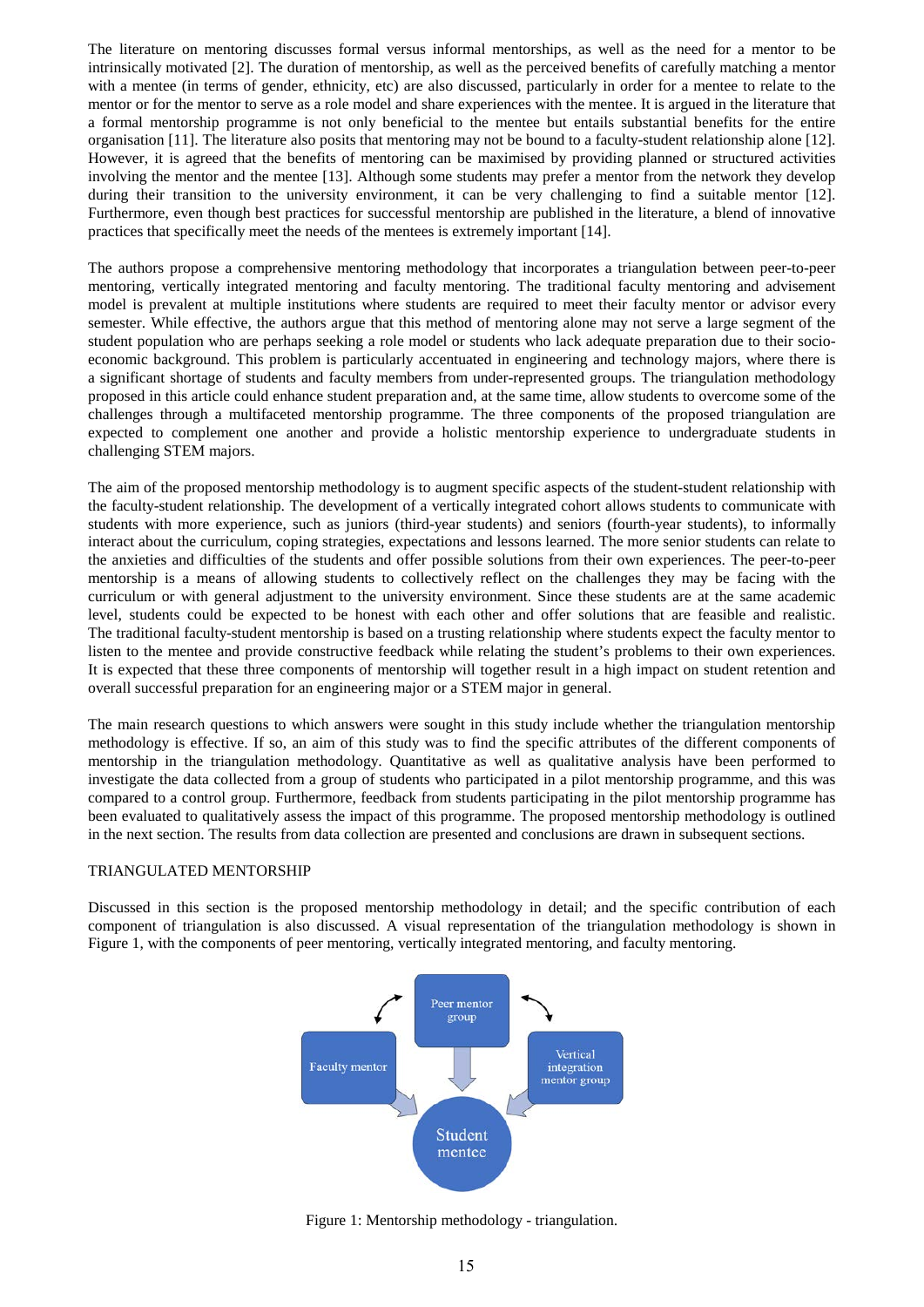In order to enhance cohesion among the student cohort, it is important to provide multiple opportunities, where students interact with one another. For instance, a project-based learning (PBL) environment was used in the pilot programme since it requires interdisciplinary problem-solving in teams with open-ended projects that may have multiple solutions. This will be discussed further in the next section. The peer-to-peer mentoring is expected to allow students to form a cohort, where students encourage each other and point out resources that may be helpful. The peer group is also expected to provide students with a mechanism to share concerns and anxieties since students may be expected to be less inhibited with their peers.

The peer-to-peer mentoring group consists of a cohort at the same academic level and is expected to lead to the formation of a support group that is crucial for discussing academic anxieties, difficulties with the curriculum, learning strategies and styles, and so on. This could lead to an organic means of group formation where students study together by forming learning communities or socialise with one another or encourage each other to engage in extracurricular activities that may be beneficial for their programme of study. The PBL environment could accentuate this peer-to-peer interaction since students get multiple opportunities to work with each other in open-ended projects in the classroom, as well as outside the classroom. Since the peer groups are formed such that the students in the group are from similar programmes of study, it is expected that there will be numerous opportunities for interaction between the students.

The vertically integrated mentorship entails mentorship of freshmen and sophomores (second-year students) by more senior students (juniors or seniors). The vertical integration component of mentoring is expected to provide the students with possible role models who are themselves students, and may have gone through the same struggles and difficulties, and therefore allow students to empathetically relate to each other's experiences. Furthermore, vertically integrated mentoring could allow students to plan their academic preparation based on the information received from the students who speak from their experiences in past semesters. Vertical integration also can be highly beneficial in pointing out resources, such as tutoring and the writing centre. The inhibition associated with using some of these resources can be mitigated when students hear about their benefits from more senior students, instead of the faculty. The PBL environment provides a scaffolding structure to this vertical integration since the scope of the projects is gradually ramped up as students move from the freshman year to the senior year. Directly hearing about upcoming challenges from more senior students is expected to be beneficial in preparing students.

The faculty mentorship component allows students to seek guidance for career preparation, involvement in extracurricular activities, opportunities for technical internships, and so on. While students may not be as forthcoming with the faculty mentor as they are with their peers or senior students, faculty mentorship plays a critical role since students often look up to their faculty mentor and take serious note of their advice. Faculty mentors also could actively interact with student mentors to receive constant feedback about the needs of the mentees, as indicated in the visual representation in Figure 1. It may be noted that the methodology recommended in this article does not seek to replace faculty mentoring. Instead, the triangulation proposed in this article augments faculty mentoring with other effective means of mentorship to offer guidance and encouragement while enhancing the self-confidence of the mentee. Often, there may be some redundancy between the three components of mentorship, but it is expected that this will allow reinforcement of information and advice that the students may be receiving from multiple sources. Furthermore, even though the proposed mentorship methodology is primarily aimed at freshmen and sophomore students, it can be argued that junior and senior students also can significantly benefit from their participation in the activities, either as mentees themselves or as mentors for freshmen and sophomore students.

A successful adoption of the mentorship methodology outlined in this article requires a formalised structure with individual roles assigned to faculty, as well as student mentors. The importance of a formal structure has been emphasised in the literature [15]. The mentorship programme can be structured such that a group of 15 to 30 students meets every other week for an hour, during the semester. The logistics of such sessions need to be carefully planned so that students do not see this as a class, where the instructor is going to deliver a lecture on what they should and should not do. Each session could be planned with a theme or a set of activities. However, each session should leave some room for informal contact between students or between the faculty and the students. For example, if there is a session dedicated to discussing academic difficulties that the students are facing, a 15-minute session could involve peer-to-peer discussion and another 15-minute session could involve vertically integrated discussion in smaller groups. These discussions could be conducted in small groups of three to six students, with some initial prompts from the faculty mentor. After these two sessions, 15 minutes could be left for general interactions where students talk to faculty members or peers or continue their discussion, and the last 15 minutes could be used to discuss common themes that emerged from the group discussions, with an open discussion about possible means of overcoming academic difficulties.

In some cases, students could be required to submit a reflection on the main themes discussed in the session and possible benefits of the session. Each group could be required to have a student taking notes, so that the themes that emerged from the groups are documented and appropriately addressed. The discussion can be facilitated or moderated by a faculty member, with limited intervention about suggestions or advice. In such discussions, it is important to avoid attributing concerns to a specific student and to encourage students to be frank in their interactions. Faculty mentors may not need to provide an answer to each student concern but instead the faculty mentors could turn to other students to offer possible means of overcoming difficulties or to point out resources that are available to students. It is important for students to hear about the experiences of other students since they can easily relate to one another. Each session can be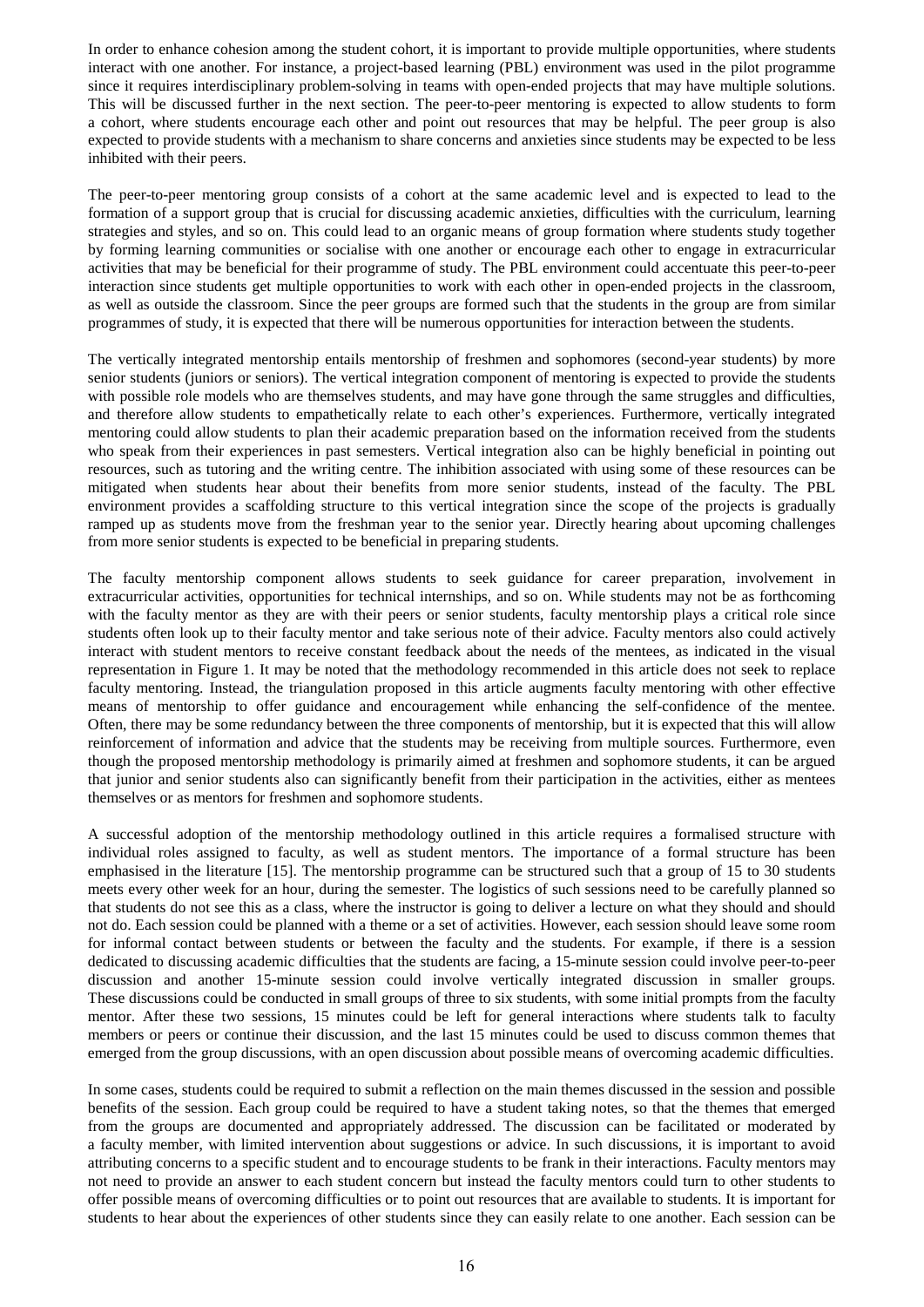concluded with a listing of academic resources that students can use; this could include tutoring services, academic counselling services, or group study venues. The themes can vary significantly from one meeting to another. Topics that may benefit students significantly, particularly in their first year at the university, are provided in Table 1, with a listing of a possible set of activities.

|  |  |  |  |  |  | Table 1: Mentoring sessions - activities. |
|--|--|--|--|--|--|-------------------------------------------|
|--|--|--|--|--|--|-------------------------------------------|

| Topic                                                 | Activities                                                                                                                                             |
|-------------------------------------------------------|--------------------------------------------------------------------------------------------------------------------------------------------------------|
| Effective studying strategies                         | Peer-peer mentoring; vertically integrated mentoring; group discussion                                                                                 |
| Overcoming anxieties and<br>effective time management | Peer-peer mentoring; vertically integrated mentoring; group discussion; student<br>testimonials                                                        |
| Academic resources                                    | Information sessions from tutoring services, writing centre, mathematics tutoring<br>centre; vertically integrated mentoring; group discussion         |
| Test preparation                                      | Peer-peer mentoring; vertically integrated mentoring; group discussion                                                                                 |
| Solving open-ended problems                           | Information session on project-based learning and engineering product development<br>methodology; vertically integrated mentoring; peer-peer mentoring |
| Team work strategies                                  | Peer-peer mentoring; vertically integrated mentoring; case studies; group discussion                                                                   |
| Undergraduate research                                | Vertically integrated mentoring; student testimonials; faculty presentation                                                                            |
| Internship experiences                                | Information session from career centre; student testimonials on internship<br>experiences; vertically integrated mentoring; peer-peer mentoring        |
| Extracurricular activities                            | Information on student club activities; group discussion on participation benefits;<br>student testimonials                                            |
| Counselling resources                                 | Information session from counselling centre; discussion on reasons for stress;<br>student testimonials; group discussion                               |
| Résumé preparation                                    | Work session on résumé preparation and cover letter preparation; presentation from<br>career services; student testimonials                            |
| Job search                                            | Work session on interviewing; information on job search resources; job search tips;<br>interviewing tips; peer-peer interviewing                       |
| Graduate school applications                          | Information session on application steps; funding sources; research; student<br>testimonials                                                           |

The list presented in Table 1 is not prescriptive and should be developed by each academic unit to meet the needs of their mentees. While the role of the faculty mentors is critical in co-ordinating the meetings, it is important for the faculty mentor to avoid intervening in the group discussions. The faculty mentor can limit his/her role to being a moderator and intervene only to steer the discussion or to provide the main talking points to initiate the discussion. Furthermore, additional sessions can be scheduled to discuss themes resulting from the mentorship sessions or issues brought forth by the students.

The mentorship methodology discussed in this section was used for a pilot mentorship programme that will be discussed in detail in the next section. In addition to the overall structure of mentorship discussed above, a specific form of vertical integration was carried out in the pilot programme. This involved the PBL curriculum that consists of five courses at Western Carolina University, starting with a freshman course and culminating in a two-semester Capstone project in the senior year. Team-based projects with significant hands-on content are often cited as being highly influential in student engagement and overall retention [16][17].

Although the PBL curriculum has an inherent scaffolding structure for the gradual development of teamwork skills and skills necessary for solving open-ended problems, it is commonly observed that students find projects in the junior and senior years to be significantly challenging. In order to study possible mitigation of student difficulties, the vertical integration for the pilot programme involved specific sessions to discuss the PBL curriculum for the junior and senior years. During the junior year, students are required to complete a three-credit course (ENGR 350) involving product design and development, where they deliver a prototype of a product by the end of the semester. During the senior year, students are required to complete a sequence of two three-credit courses, called as the Capstone project. Some of the vertical integration mentorship sessions in the pilot programme were allocated to discussions about student projects where students talked about their challenges and possible means of overcoming the challenges.

The primary purpose of these sessions was to inform the freshmen and sophomore students about what they can expect from the PBL projects, and how they can possibly prepare themselves during the freshman and sophomore years. Such scaffolding connects the course content in a unique manner since students are able to comprehend different levels of complexity in engineering projects. Although the nature of vertical integration could vary significantly from one institution to another, the PBL structure was particularly beneficial for vertical integration in this study.

### DATA COLLECTION AND RESULTS

Discussed in this section are the qualitative and quantitative results from a study conducted to evaluate student performance, as well as student response to a pilot mentorship programme based on the triangulation methodology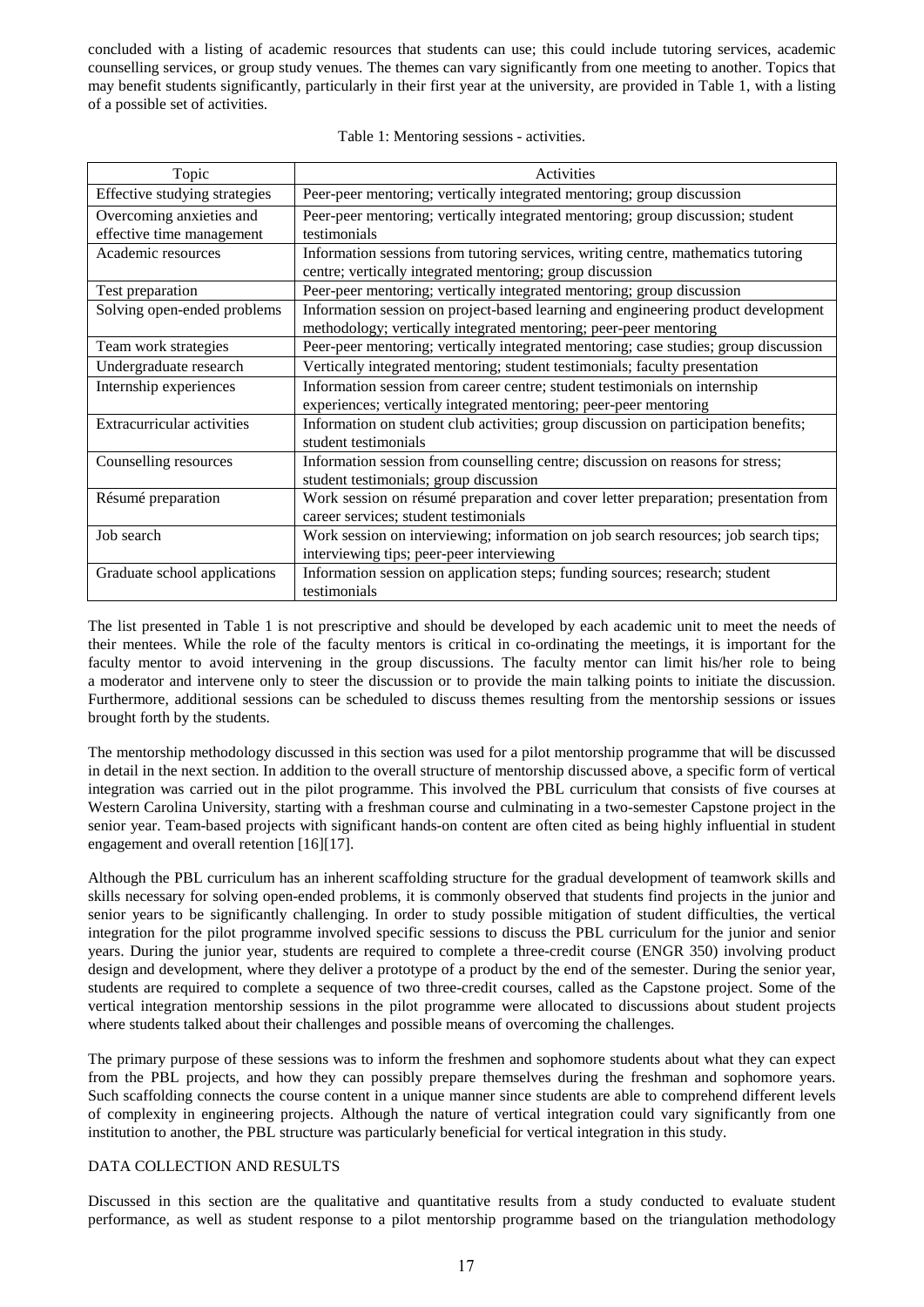discussed in the previous section. This pilot programme was part of a scholarship awarded to the students through a programme funded by the National Science Foundation (NSF) and was conducted from Autumn 2014 to Spring 2018. The number of students participating in the pilot programme represented less than 5% of the students in the School of Engineering and Technology at Western Carolina University. The sample size of the pilot programme was, therefore, acknowledged to be relatively small. All data collection was conducted from February to April 2018.

Participation in the data collection was voluntary and participating students were required to sign an informed consent that was approved by the Institutional Review Board (IRB) of the University. In order to quantitatively evaluate the benefits of the mentorship programme, if any, a *t*-test was conducted. The *t*-test was used to compare the performance of students who participated in the pilot programme with students who did not participate in the programme, but had a similar academic standing, as well as a similar socio-economic status. This served as the control group for the analysis. Survey results of students who participated in the pilot programme were presented and discussed. Several responses to the survey were compared to the responses of students who did not participate in the mentorship programme. Furthermore, five students who participated in the pilot programme were interviewed in April 2018 and some feedback from these students about their experience with mentorship is presented in this section.

Students participating in the pilot programme were recruited through a selection process. The selection criteria focused on academic merit, financial need and demographics, all in equal measure. Academic merit was evaluated by using standardised test scores (SAT or ACT) and grade point average (GPA), while financial need was evaluated by assessing the shortfall calculated from the Free Application for Federal Student Aid (FAFSA) submissions. Upon acceptance, students selected for the mentorship programme were required to maintain a minimum cumulative GPA of 3.25, while maintaining a full-time enrolment (minimum of 12 credits per semester) in a degree programme in the School of Engineering and Technology. Students chosen for the mentorship programme participated in many activities involving peer-to-peer mentorship, vertically integrated mentorship, and faculty mentorship.

Some of the activities associated with the pilot mentorship programme are listed in Table 1. Students in the control group had similar academic merit and demonstrated financial need, as reported from their FAFSA submissions. However, these students did not participate in the pilot mentorship programme. Since the distribution of students into the two populations was not completely random, the results of the *t*-test cannot be generalised to larger populations with the attributes of the two groups used in this study [18]. However, the *t*-test allows a comparison between the two groups of students since the population distributions are found to be approximately normal.

Retention in the mentorship programme was 100%. Although 25% of students in the pilot programme changed their major, none of these students left the engineering/engineering technology programmes. This could be attributed partly to the mentorship programme since these students were able to discuss their academic challenges with peer mentors and faculty mentors before making any decisions about changing their major. Listed in Table 2 is a comparison of the two groups with regards to their GPA before starting at the University and their GPA in April 2018.

|                              | Pilot mentorship group | Control group | value |
|------------------------------|------------------------|---------------|-------|
|                              | Mean                   | Mean          |       |
| Unweighted high school GPA   | 3.57                   | 3.49          | 0.46  |
| Weighted high school GPA     | 4.22                   | 4.04          | 0.17  |
| University GPA (Spring 2018) | 3.51                   | 3.31          | 0.12  |

Table 2: Comparison between pilot mentorship group ( $N = 12$ ) and control group ( $N = 24$ ).



Figure 2: High school GPA versus current GPA.

In Figure 2 is shown the current cumulative GPA of all students from both groups versus their cumulative GPA when they graduated from high school. As can be seen from Figure 2, students in the mentorship programme generally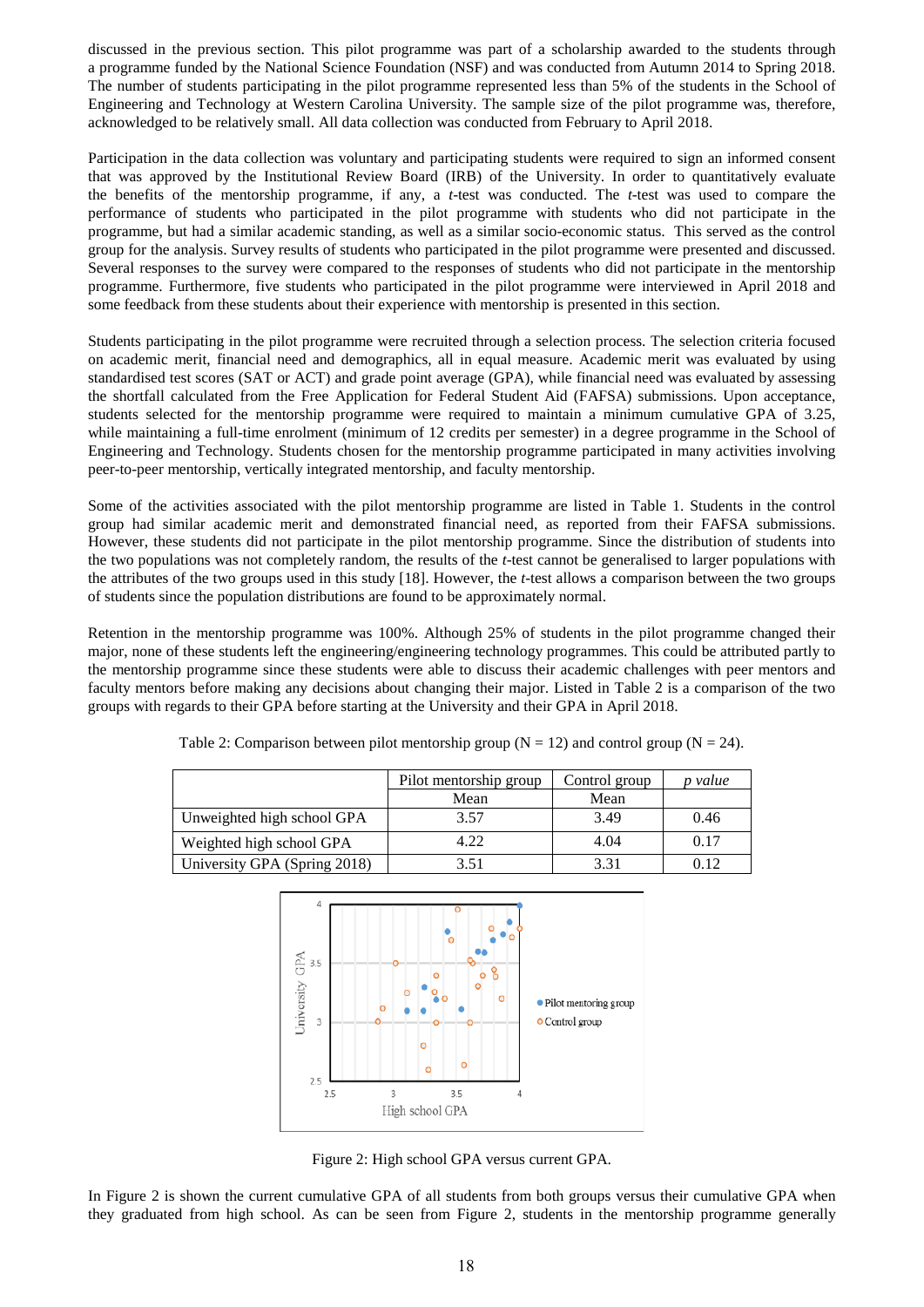performed better than the students in the control group, when comparing the groups of students starting with similar GPA from high school. The Pearson correlation coefficient between the high school GPA and university GPA of students in the mentorship programme was 0.85 as compared to a coefficient of 0.44 for students in the control group. This further indicates that students in the mentorship programme were able to maintain or exceed their level of academic achievement, whereas students in the control group demonstrated a relatively weaker correlation between their academic achievements at high school versus the university. The comparison of weighted GPA has been provided in Table 2, but has not been used for analysis since the availability of courses for calculating weighted GPA can vary significantly from one high school to another. Therefore, the weighted GPA has been listed only for reference.

The correlation coefficients clearly seem to indicate that students in the pilot programme benefited from commonly acknowledged high-impact practices such as learning communities and undergraduate research. These benefits have been reported in other studies in the literature [17], specifically in the enhancement of student engagement and overall development of cognitive skills [17][19].

Listed in Table 2 are the means for the two groups in conjunction with the *p* values from the two-tailed *t*-test. For hypothesis testing, the null hypothesis (H<sub>0</sub>) is accepted when the two groups are statistically identical with a significance level of  $p$ , as reported in Table 2. When the alternate hypothesis  $(H<sub>1</sub>)$  is accepted, the two populations are different with a significance level of 1-*p*. The *t*-test for the unweighted high school GPA is inconclusive ( $p = 0.46$ ), indicating that the two groups had a similar academic standing before starting at the university. However, the cumulative GPA at the University indicates that the students in the pilot mentorship programme were performing slightly better  $(p = 0.12, 1-p = 0.88, 88\%$  significance). Although these results are not conclusive by any means due to the limited sample size, it can be stated that students in the mentorship programme seem to have benefited in their overall academic standing from their participation in the programme.

In addition to GPA, some of the other parameters used to compare the two groups include participation in undergraduate research and involvement with student clubs related to the programmes of study in engineering and engineering technology. All students (100%) in the pilot mentorship programme were able to participate in at least one undergraduate research conference, and a few of these students even published at multiple venues. Although students in the pilot mentorship programme were required to participate in undergraduate research, the high level of accomplishment indicates that students were successful with their research endeavours with appropriate mentorship and guidance. In contrast, less than 10% of the students in the control group participated in undergraduate research.

Furthermore, 50% of the students in the pilot mentorship programme were active members of engineering student clubs, such as IEEE or ASME (American Society of Mechanical Engineers), as compared to less than 20% of the students in the control group. Participation in undergraduate research or extracurricular activities can be directly attributed to the exposure received by the students in the mentorship programme. Students understood the benefits of involvement in such activities directly from other students, thereby maximising the impact of sessions conducted in the pilot mentorship programme. Students in the control group may have heard about such activities from multiple sources on campus; however, they may not have completely grasped the impact of their participation in student clubs or undergraduate research.

A detailed questionnaire was used to gather data for this study to comprehend student perceptions about possible benefits of mentorship. The entire questionnaire is presented in the Appendix. The data collection for the questionnaire was carried out through a Qualtrics survey. Some of the post-processed data from student perceptions is presented in Table 3 and Table 4.

| Table 3: Survey response: peer and faculty mentorship - pilot mentorship group ( $N = 12$ ) and control group ( $N = 24$ ). |  |  |
|-----------------------------------------------------------------------------------------------------------------------------|--|--|
|                                                                                                                             |  |  |

| Survey question                                 |  | Pilot mentorship group<br>response $(\% )$ |          |          | Control group response (%) |      |     |      |
|-------------------------------------------------|--|--------------------------------------------|----------|----------|----------------------------|------|-----|------|
|                                                 |  | High                                       | Low      | Very     | Very                       | High | Low | Very |
|                                                 |  |                                            |          | low      | high                       |      |     | low  |
| Rank the level of benefit you gained by having  |  |                                            |          |          |                            |      |     |      |
| a faculty mentor for projects occurring outside |  | 33                                         | $\Omega$ | $\theta$ | 17                         | 12   | 8   |      |
| of required coursework.                         |  |                                            |          |          |                            |      |     |      |
| Rank the level of benefit you gained from       |  |                                            |          |          |                            |      |     |      |
| working with a group of students to understand  |  | 42                                         | 8        | 8        | 46                         | 42   | 8   |      |
| future course projects, such as Capstone.       |  |                                            |          |          |                            |      |     |      |
| Rank the level of benefit you gained from       |  |                                            |          |          |                            |      |     |      |
| working with a group of students to understand  |  | 50                                         | 25       | $\theta$ | 38                         | 58   | 0   |      |
| future course requirements and rigour.          |  |                                            |          |          |                            |      |     |      |

Results from Table 3 provide an interesting insight into student perceptions. Less than 50% of the students in the control group responded to the question about benefits of faculty mentorship; this could be primarily because very few students in this group would have had a faculty mentor. On the other hand, students in the mentorship programme strongly value the benefit of faculty mentorship (58% rank the level of benefits very highly and 33% rank the benefits highly).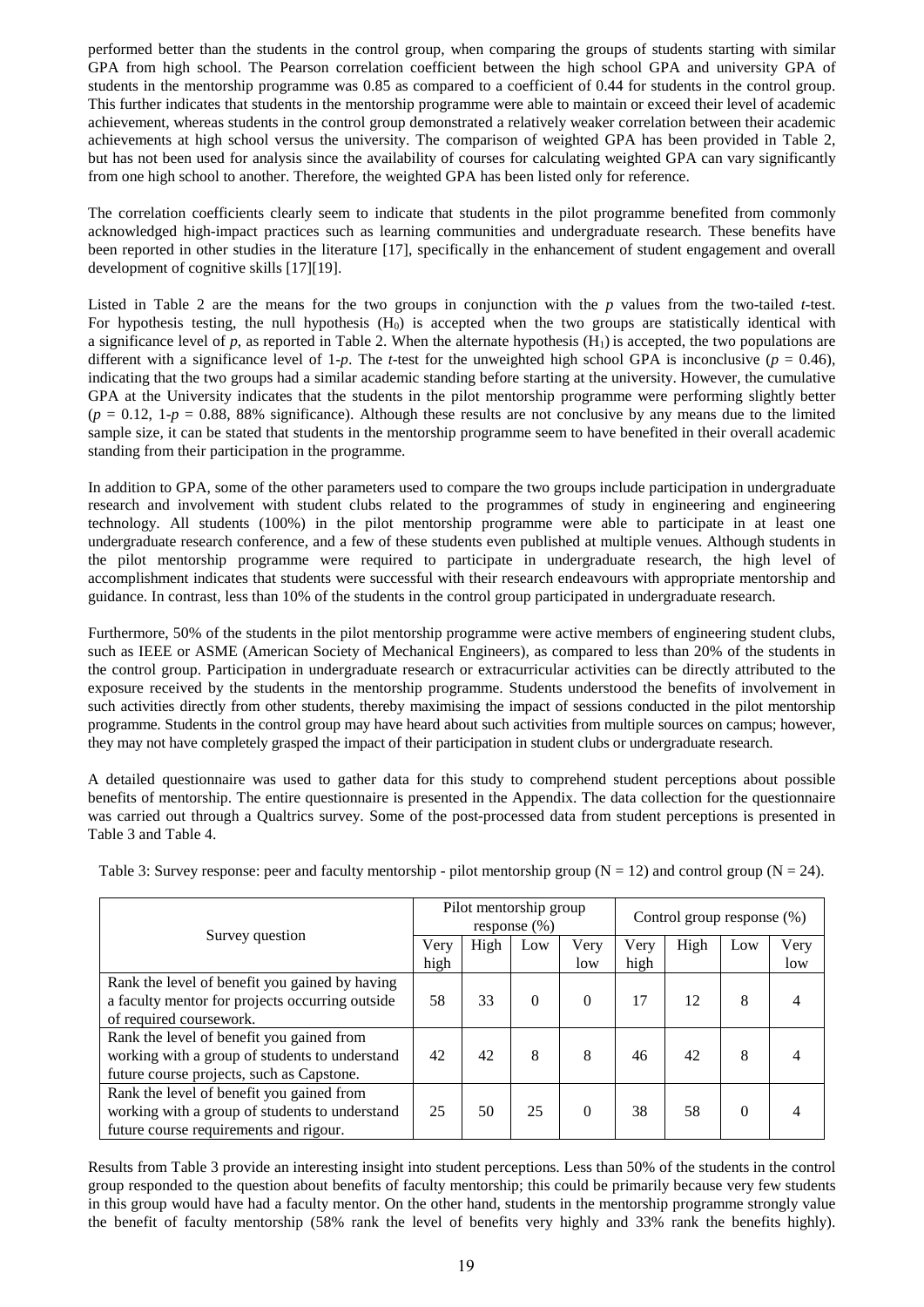However, for the other two survey questions in Table 3, both groups indicate a high level of perceived benefit from peer mentorship and vertical integration. It is plausible that students form their networks to work in groups or interact with more senior students, especially as they get to their junior and senior years. This implies that students clearly understand the benefits of peer mentorship. The proposed mentorship methodology outlined in this article would readily provide a network to freshmen and sophomore students that seems to be highly valued by the students.

Table 4: Survey response: project-based learning - pilot mentorship group ( $N = 12$ ) and control group ( $N = 24$ ).

| Survey question                                                                                                                                                           | Pilot mentorship<br>group response $(\%)$ |     | Control group<br>response $(\% )$ |    |
|---------------------------------------------------------------------------------------------------------------------------------------------------------------------------|-------------------------------------------|-----|-----------------------------------|----|
|                                                                                                                                                                           | Yes                                       | No. | <b>Yes</b>                        | No |
| As a freshman or sophomore, I often met with groups of other<br>students to discuss project work and project management strategies<br>for ENGR 350 and Capstone projects. | 83                                        | 17  | 46                                | 54 |
| As a junior or senior, I often meet with lower-year students to discuss<br>project management strategies for ENGR 350 and Capstone projects.                              | 50                                        | 50  | 54                                | 46 |
| The PBL programme's mentorship activities have exposed me to ideas<br>and concepts that I may not have learned in the classroom.                                          | 83                                        | 17  |                                   |    |
| The PBL programme's mentorship activities have helped me to learn<br>from other students' experiences.                                                                    | 83                                        | 17  |                                   |    |

Summarised in Table 4 are the student perceptions towards project-based learning and mentorship associated with such projects. As seen from the response in Table 4, most of the students (83%) in the pilot programme had multiple opportunities to discuss open-ended projects with peers and senior students. However, it seems that opportunities for juniors and seniors to meet with freshmen and sophomores were somewhat limited. This could have been due to the composition of the cohort in the pilot programme. Also, for the last two questions in Table 4, responses from the control group clearly indicate that they have not been associated with any mentorship activities, therefore no relevant mentorship data has been reported for this group. However, students in the pilot programme seem to agree with the benefits of peer-to-peer mentorship and vertically integrated mentorship, as seen from the data in Table 4.

Five students from the pilot mentorship group were interviewed to comprehend the influence of the programme on their overall academic experience. Two of these students were females and three students were from under-represented groups. The questions were not revealed to these students before the interview, to minimise any premeditated responses. Some of the student responses about mentorship and the pilot programme are paraphrased in Table 5.

| Table 5: Student response - interview. |  |
|----------------------------------------|--|
|----------------------------------------|--|

| Student                                                                               | Student responses                                                                                                                                                                                                                                                                                                                                                                                         |
|---------------------------------------------------------------------------------------|-----------------------------------------------------------------------------------------------------------------------------------------------------------------------------------------------------------------------------------------------------------------------------------------------------------------------------------------------------------------------------------------------------------|
| Student A (engineering<br>programme)                                                  | Faculty mentorship allowed me to speak openly about issues that I was anxious<br>about.<br>Mentorship from more senior students was useful to understand the scope of<br>junior and senior courses.<br>Participation in undergraduate research allowed me to understand how I can<br>$\overline{\phantom{a}}$<br>tackle a large open-ended project.                                                       |
| Student B (engineering<br>technology programme,<br>changed major from<br>engineering) | Faculty mentorship opened my eyes to things that other students may not have<br>been exposed to.<br>Peer mentorship was helpful to understand what I should expect from the<br>$\overline{\phantom{a}}$<br>programme and the resources available on campus.                                                                                                                                               |
| Student C (engineering<br>programme)                                                  | Faculty mentorship was important to know about things beyond the classroom<br>$\overline{\phantom{a}}$<br>interaction.<br>Peer mentorship allowed me to meet other engineering students and learn more<br>$\overline{\phantom{a}}$<br>about the engineering programme.<br>It was surprising to know that undergraduate students could be engaged in<br>research.                                          |
| Student D (engineering<br>technology programme)                                       | Faculty mentorship was helpful to know about things beyond the classroom.<br>$\overline{\phantom{a}}$<br>Peer mentorship and vertical integration were beneficial since I have been able<br>to get a significant amount of information that I may not have received<br>otherwise.                                                                                                                         |
| Student E (engineering<br>technology programme,<br>changed major from<br>engineering) | Faculty mentorship provided access to faculty experiences and allowed me to<br>talk openly with the faculty.<br>Peer mentorship and vertical integration was very valuable since I was able to<br>$\overline{\phantom{a}}$<br>learn other perspectives and gain from other students' experiences.<br>Belonging to a group of engineering students and faculty was a significant<br>benefit of mentorship. |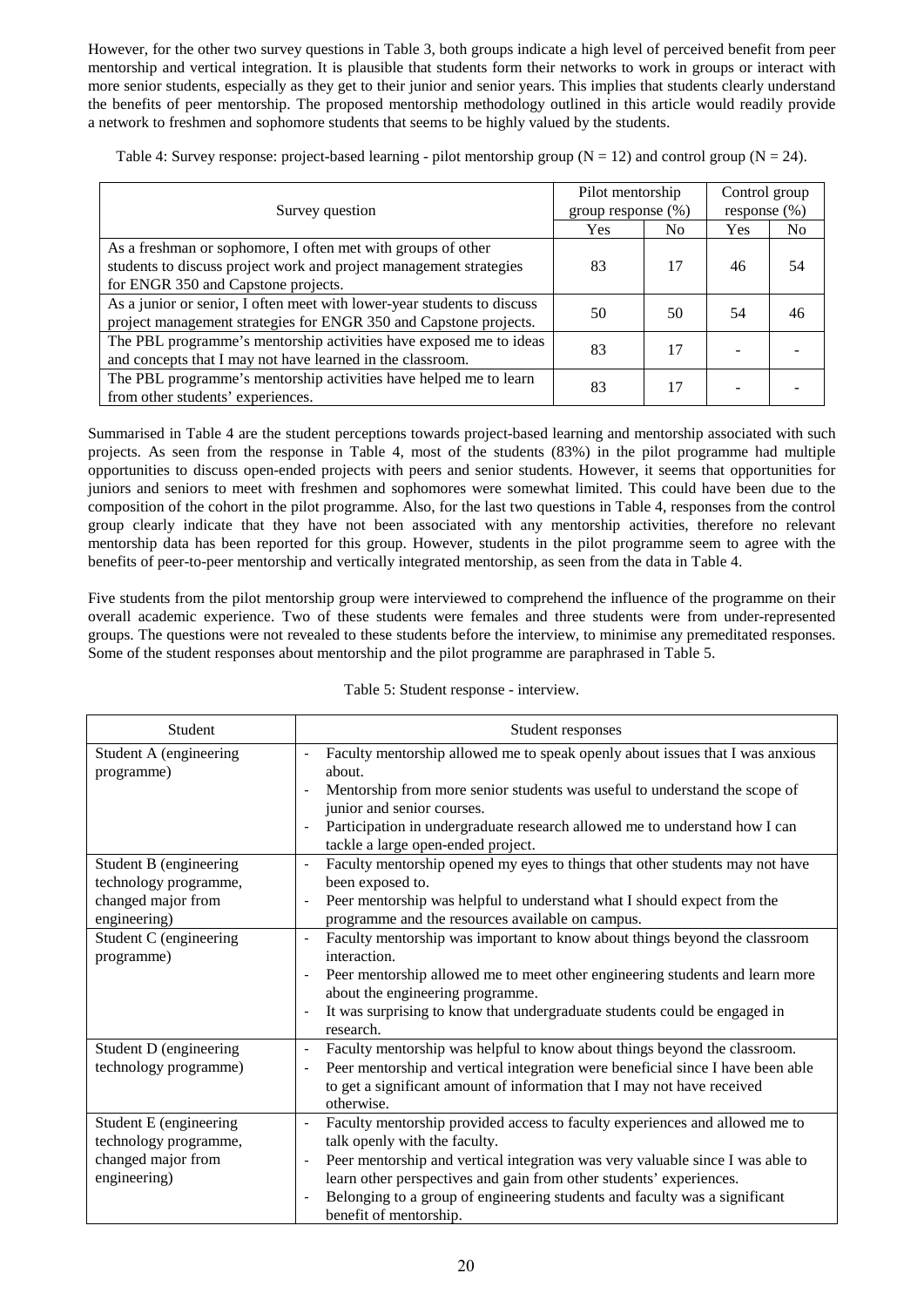As can be seen from the student responses, the mentorship programme seems to have played a critical role in providing students with an access to peer mentors and faculty mentors. Furthermore, two of these five students mentioned in their interview that their timely decision to change majors from engineering to engineering technology may not have been possible if they did not have access to the mentorship programme.

### **CONCLUSIONS**

In this study, triangulated mentorship has been investigated as a possible means of overcoming academic difficulties and enhancing retention in an engineering programme. Although it is acknowledged that mentorship is not the only means of overcoming academic challenges, it is argued that a well-structured mentorship programme, such as the one outlined in this article, could be one of the tools that provides a supporting mechanism to under-represented students transitioning to the university environment in a challenging STEM major. The benefits of a structured mentorship programme are readily acknowledged in the literature but there are very few student mentorship models in the literature that can be easily adopted.

Since the level of preparation of freshman students varies significantly, mentorship could be an important means of supporting students who may have the necessary academic ability but lack adequate preparation and guidance to be successful in an engineering major. A mentorship programme is expected to be particularly beneficial to first-generation students or students from under-represented groups, who may not have a role model or a mentor in the family to prepare them for academic challenges during their transition to the university environment.

Results from the pilot programme conducted for this study indicate that students participating in the mentorship programme benefited significantly from their involvement in the programme. While the findings from this study cannot be broadly generalised because of the limited sample size and limitations with the randomised selection of the students, the benefits of the mentorship programme are observed clearly by comparing the control group to the students in the pilot programme. It is seen that students in the mentorship programme significantly benefited in multiple aspects of their academic experience. Also, enhancement of confidence, mitigation of academic anxiety and judicious change of major decisions were some of the other benefits of the mentorship programme. Scaling up the mentorship programme outlined in this study can be challenging due to a heavy investment of time for the faculty, as well as the students. However, developing such a programme can be feasible if academic mentorship is integrated with honours programmes, student associations, and so on.

The focus of future studies could be on investigating the effect of mentorship on a large and diverse group of students. A robust statistical comparison between students participating in structured mentorship programmes, such as the one proposed in this article, with a control group that does not receive any mentorship also would be useful to comprehend the benefits. The specific benefits of peer mentorship and vertically integrated mentorship also could be investigated further.

### ACKNOWLEDGEMENTS

The work carried out for this study was supported by funding from the National Science Foundation (NSF) under Grant No. 1355872. This support is gratefully acknowledged. All opinions and findings in this study should be attributed solely to the authors and do not represent the views or opinions of the NSF.

### REFERENCES

- 1. Hansman, C.A., *Critical Perspectives on Mentoring: Trends and Issues*. Eric Clearinghouse on Adult, Career, and Vocational Education (2002).
- 2. Allen, T.D. and Eby, L.T., Relationship effectiveness for mentors: factors associated with learning and quality. *J. of Manage.*, 29, **4**, 469-486 (2003).
- 3. Murray, M., *Beyond the Myths and Magic of Mentoring: How to Facilitate an Effective Mentoring Process*. Jossey-Bass (2001).
- 4. Hargreaves, A. and Fullan, M., Mentoring in the New Millennium. *Theory into Practice,* 39, **1**, 50-56 (2000).
- 5. Crisp, G. and Cruz, I., Mentoring college students: a critical review of the literature between 1990 and 2007. *Research in Higher Educ.*, 50, **6**, 525-545 (2009).
- 6. Shuman, M., Heer, D. and Fiez, T.S., Work in progress improving self-efficacy with a freshman mentor programme. *Proc. ASEE/IEEE Frontiers in Educ. Conf.*, Saratoga Springs, NY, USA (2008).
- 7. Qammar, H.K., Cheung, H.M., Evans, E.A., Spickard, S.P., Broadway, F.S. and Ramsier, R.D., Impact of vertically integrated team design projects on first year engineering students. *Proc. ASEE Annual Conf. and Expo.*, Salt Lake City, UT, USA (2004).
- 8. Wilson, Z.S., Holmes, L., DeGravelles, K., Sylvain, M.R., Batiste, L., Johnson, M., McGuire, S.Y., Pang, S.S. and Warner, I.M., Hierarchical mentoring: a transformative strategy for improving diversity and retention in undergraduate STEM disciplines. *J. of Science Educ. and Technol.*, 21, 148-156 (2012).
- 9. Vesilind, P.A., Mentoring engineering students: turning pebbles into diamonds. *J. of Engng. Educ.*, 90, **3**, 407-411 (2001).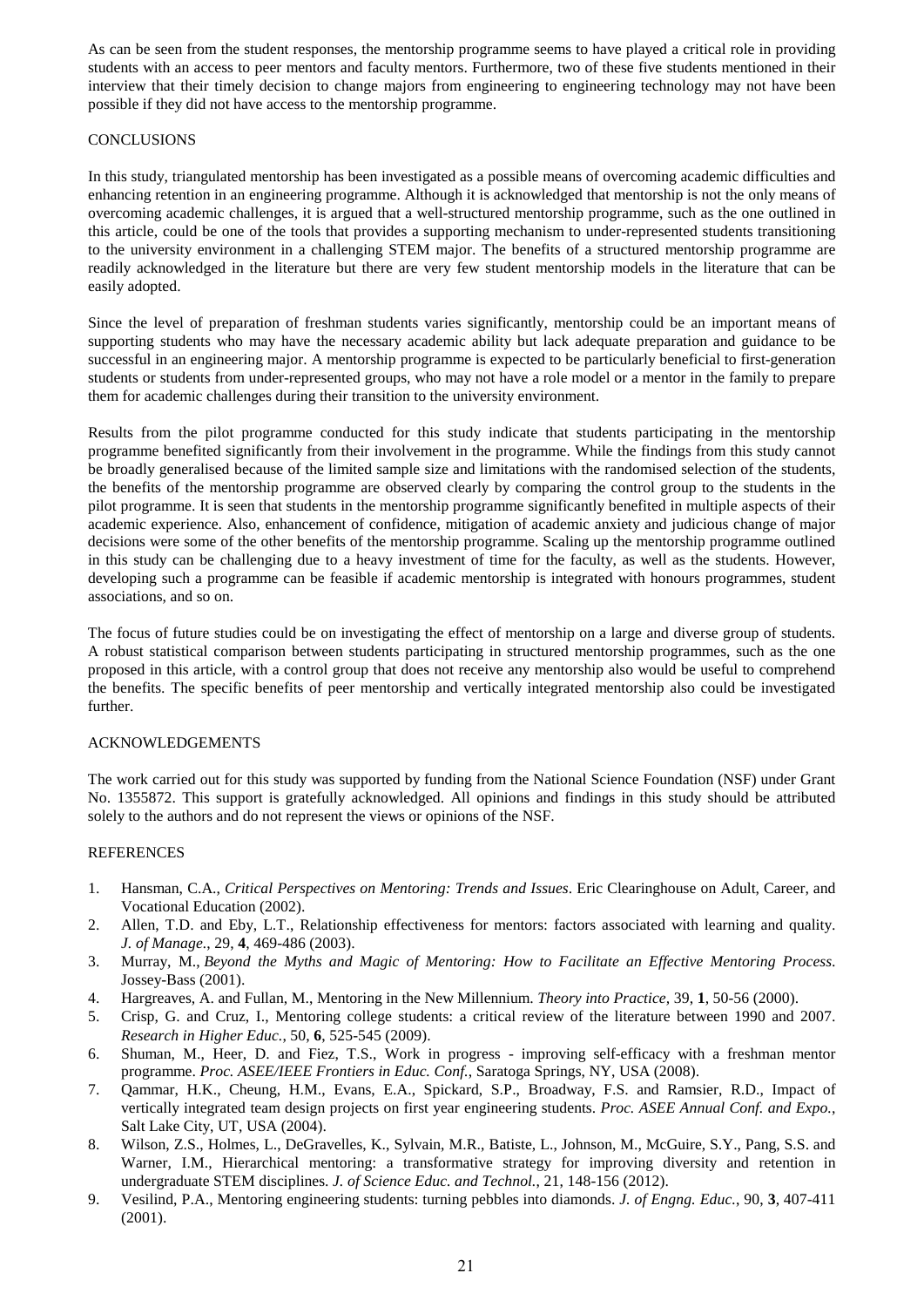- 10. Budny, D., Paul, C.A. and Newborg, B.B., Impact of peer mentoring on freshmen engineering students. *J. of STEM Educ.,* 11, **5-6**, 9-24 (2010).
- 11. Allen, T.D. and O'Brien, K.E., Formal mentoring programmes and organizational attraction. *Human Resource Develop. Quarterly*, 17, **1**, 43-58 (2016).
- 12. Wallace, D., Abel, R. and Ropers-Huilman, B.R., Clearing a path for success: deconstructing borders through undergraduate mentoring. *The Review of Higher Educ.*, 24, 87-102 (2000).
- 13. Ishiyama, J., Expectations and perceptions of undergraduate research mentoring: comparing first generation, lowincome white/Caucasian and African American students. *College Student J.,* 41, **3**, 540-549 (2007).
- 14. DuBois, D.L., Holloway, B.E., Valentine, J.C. and Cooper, H., Effectiveness of mentoring programmes for youth: a meta-analytic review. *American J. of Community Psychology*, 30, **2**, 157-197 (2002).
- 15. Leao, C.P. and Ferreira, A.C., Shedding light on important mentoring relationships issues in advanced engineering education. *Proc. Inter. Conf. of the Portuguese Society for Engng. Educ.*, Portugal (2013).
- 16. Knight, D.W., Carlson, L.E. and Sullivan, J.F., Improving engineering student retention through hands-on, team based first-year design projects. *Proc. 31st ASEE Inter. Conf. on Research in Engng. Educ.*, Honolulu, HI, USA (2007).
- 17. Pusca, D. and Northwood, D.O., Implementation of high-impact practices in engineering design courses. *World Trans. on Engng. and Technol. Educ.*, 16, **2**, 108-114 (2018).
- 18. Peck, R., Olsen, C. and Devore, J.L., *Introduction to Statistics and Data Analysis*. (5th Edn), Cengage, Boston, MA, USA (2016).
- 19. Pusca, D., Bowers, R.J. and Northwood, D.O., Hands-on experiences in engineering classes: the need, the implementation and the results. *World Trans. on Engng. and Technol. Educ.*, 15, **1**, 12-18 (2017).

#### BIOGRAPHIES



Dr Sudhir Kaul is an Associate Professor of Mechanical Engineering at Western Carolina University in North Carolina, USA. Dr Kaul earned his PhD from the University of Wisconsin - Milwaukee in 2006 and has held academic positions since 2008. His research interests include dynamic modelling for vibration isolation, motorcycle dynamics, fracture diagnostics and engineering education. He has published more than fifty articles in peerreviewed journals and conference proceedings. Dr Kaul's industry experience includes development of vibration isolation systems, and the design and development of motorcycle powertrains and hydraulic systems.



Dr Chip W. Ferguson is the Associate Dean of the College of Engineering and Technology and a Full Professor in the School of Engineering and Technology at Western Carolina University. He is an awarded teacher with 23 years of experience in higher education, where he has also held several leadership positions and worked on multiple externally funded projects. His current scholarship and funding interests are focused on improving engineering education: spatial visualisation skills, retention models and practices, mentorship and innovations in project-based learning models. Dr Ferguson's past industry experience was in the design and development of hydrostatic drive and automated fluid power systems for applications in manufacturing and agricultural environments.



Dr Yanjun Yan received her BS and MS degrees in electrical engineering from Harbin Institute of Technology (China), and the MS degree in applied statistics and the PhD degree in electrical engineering from Syracuse University. She is an Assistant Professor in the School of Engineering and Technology at Western Carolina University. Her research interests are statistical signal processing, diagnostics and particle swarm optimisation.



Dr Paul Yanik received the BSEE and MS degrees in computer engineering from North Carolina State University, Raleigh, NC, USA, in 1989 and 1995, respectively, and the PhD degree in computer engineering from Clemson University, Clemson, SC, USA, in 2013. He is currently an Associate Professor of Electrical Engineering in the School of Engineering and Technology at Western Carolina University, Cullowhee, NC, USA. Dr Yanik's professional experience includes fifteen years in the development of telecommunication and mobile microprocessor hardware and avionics. His research interests include robotics, machine learning, pattern recognition, human-robot interactions and engineering education.